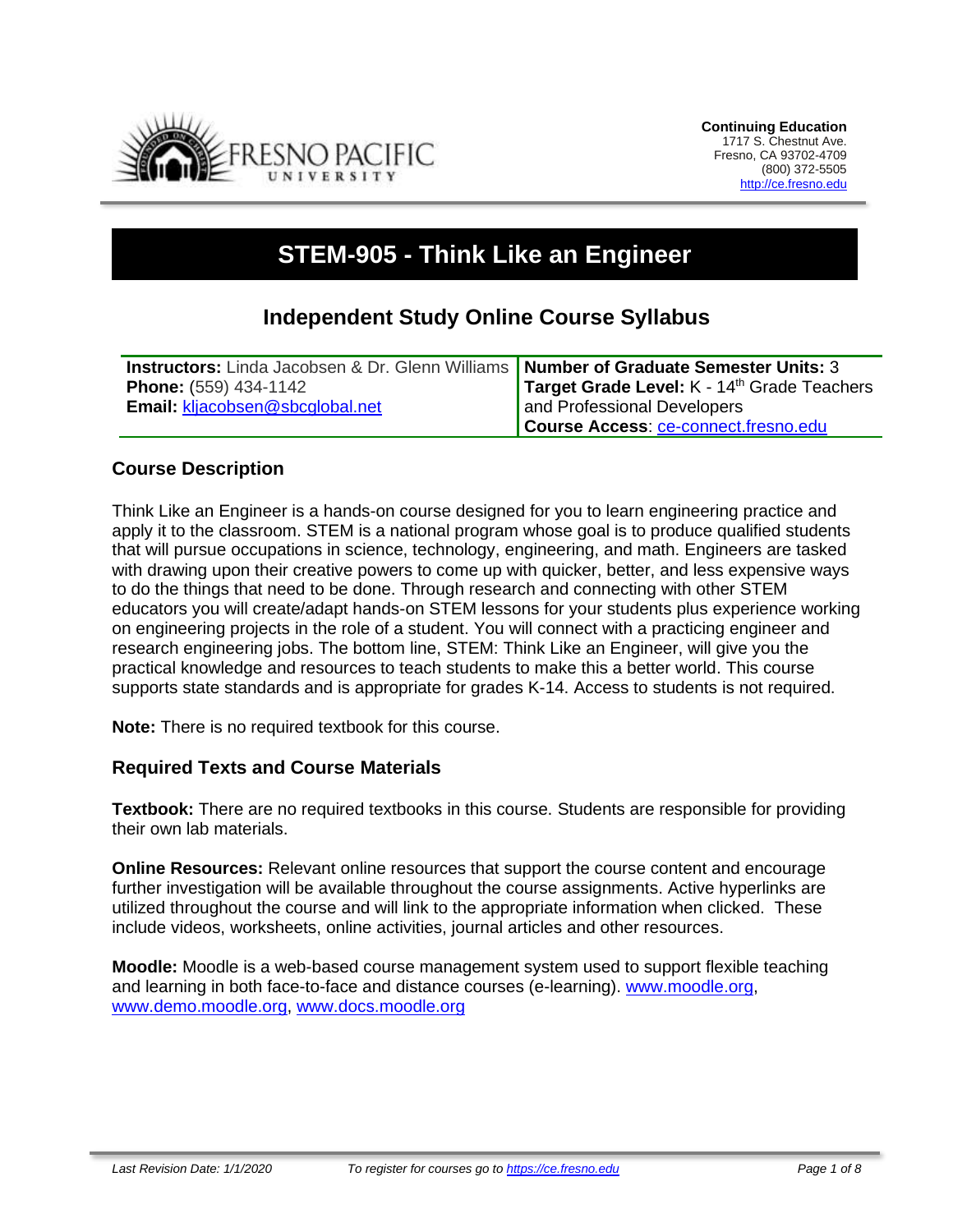# **Course Dates**

Self-paced; students may enroll at any time and take up to one year, from the date of registration, to complete assignments. Students may complete assignments in no less than three weeks for a 3-unit course (one week per unit).

### **National Standards Addressed in This Course**

#### **National Standards for Teachers**

The projects contained in this course are closely aligned to the ISTE (International Society for Technology in Education.) Numbers in parentheses following each learning outcome and refer to the Seven Educator Standards found at [https://www.iste.org/explore/articleDetail?articleid=1014.](https://www.iste.org/explore/articleDetail?articleid=1014)

#### **ISTE Seven Educational Standards for Teachers**

- 1. Learner Educators continually improve their practice by learning from and with others and exploring proven and promising practices that leverage technology to improve student learning.
- 2. Leader Educators seek out opportunities for leadership to support student empowerment and success and improve teaching and learning.
- 3. Citizen Educators inspire students to positively contribute to and responsibly participate in the digital world.
- 4. Collaborator Educators dedicate time to collaborate with both colleagues and students to improve practice, discover and share resources and ideas, and solve problems.
- 5. Designer Educators design authentic, learner-driven activities and environments that recognize and accommodate learner variability.
- 6. Facilitator Educators facilitate learning with technology to support student achievement of the 2016 ISTE Standards for Students.
- 7. Analyst Educators understand and use data to drive their instruction and support students in achieving their learning goals.

# **Continuing Education Program Student Learning Outcomes**

| CE <sub>1</sub> | Demonstrate proficient written communication by articulating a clear focus,<br>synthesizing arguments, and utilizing standard formats in order to inform and<br>persuade others, and present information applicable to targeted use.                                    |
|-----------------|-------------------------------------------------------------------------------------------------------------------------------------------------------------------------------------------------------------------------------------------------------------------------|
| CE <sub>2</sub> | Demonstrate comprehension of content-specific knowledge and the ability to apply it<br>in theoretical, personal, professional, or societal contexts.                                                                                                                    |
| CE <sub>3</sub> | Reflect on their personal and professional growth and provide evidence of how such<br>reflection is utilized to manage personal and professional improvement.                                                                                                           |
| CE <sub>4</sub> | Apply critical thinking competencies by generating probing questions, recognizing<br>underlying assumptions, interpreting and evaluating relevant information, and<br>applying their understandings to the professional setting.                                        |
| CE <sub>5</sub> | Reflect on values that inspire high standards of professional and ethical behavior as<br>they pursue excellence in applying new learning to their chosen field.                                                                                                         |
| CE <sub>6</sub> | Identify information needed in order to fully understand a topic or task, organize that<br>information, identify the best sources of information for a given enquiry, locate and<br>critically evaluate sources, and accurately and effectively share that information. |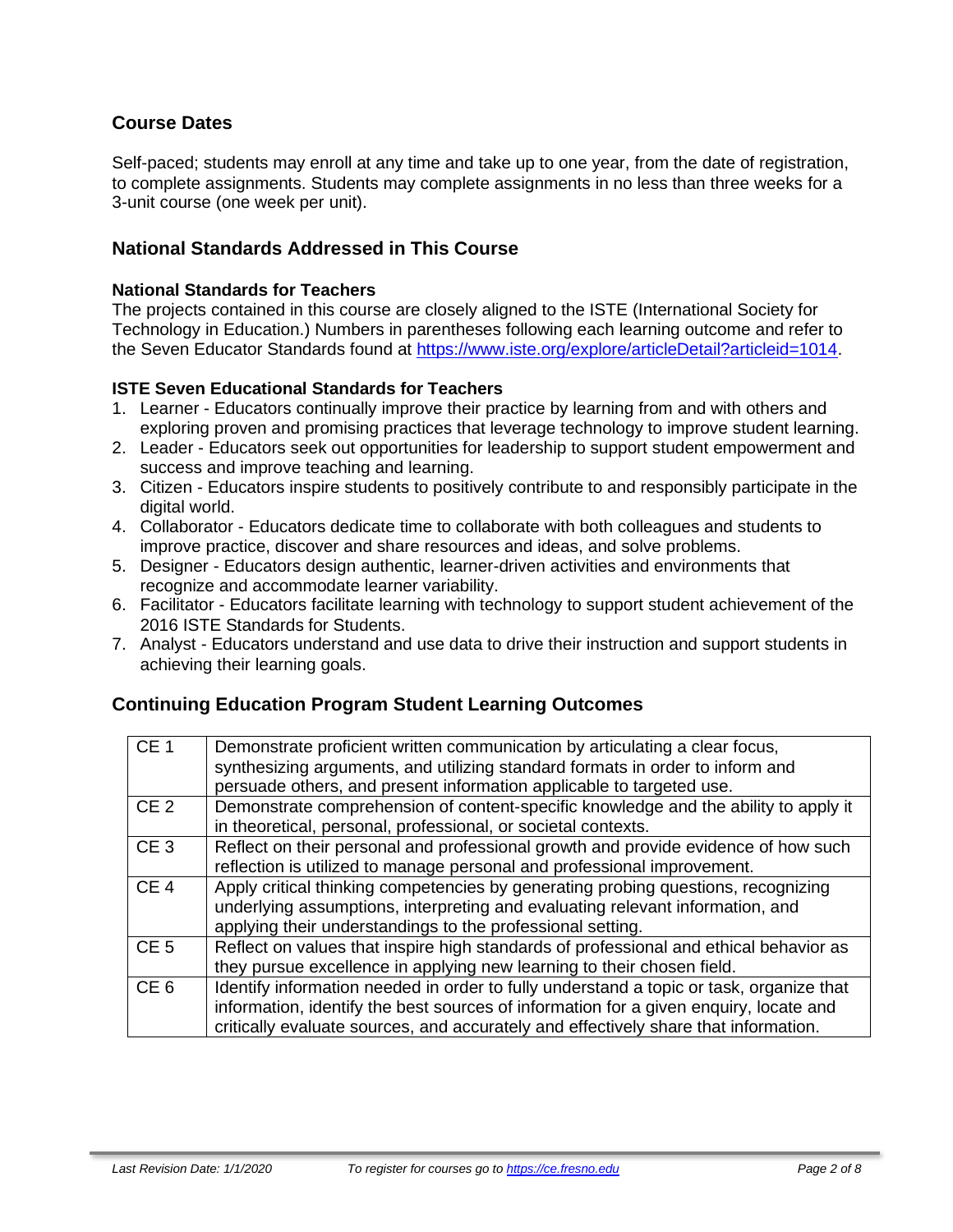# **Student Learning Outcomes (SLOs) for This Course**

|    | <b>Student Learning Outcomes for This Course</b><br>By the end of this course student will be able to:                                                   | <b>National Standards</b><br><b>Addressed in This</b><br>Course* | Continuing<br><b>Education</b><br><b>Program Student</b><br>Learning<br><b>Outcomes</b><br>Addressed** |
|----|----------------------------------------------------------------------------------------------------------------------------------------------------------|------------------------------------------------------------------|--------------------------------------------------------------------------------------------------------|
|    | 1. Demonstrate their understanding of STEM<br>education.                                                                                                 | <b>ISTE 1, 4</b>                                                 | CE 1, 2                                                                                                |
| 2. | Demonstrate an understanding of<br>engineering practice.                                                                                                 | <b>ISTE 1, 4</b>                                                 | CE 1, 6                                                                                                |
| 3. | Research engineering careers and interview<br>a practicing engineer.                                                                                     | ISTE 1, 3, 4, 7                                                  | CE 1, 2, 6                                                                                             |
| 4. | Demonstrate an understanding of what<br>constitutes a STEM lesson, connect with a<br>STEM resource person, and adapt STEM<br>lessons for their students. | ISTE 1, 3, 4, 5,                                                 | CE 2, 4, 6                                                                                             |
| 5. | Create/Adapt and Experience a STEM<br>lesson.                                                                                                            | ISTE 1, 2, 3, 4, 5, 7                                            | CE 1, 2, 4, 6                                                                                          |
| 6. | Create and implement a STEM unit of study                                                                                                                | ISTE 2, 3, 5, 6                                                  | CE 2, 4, 6                                                                                             |
| 7. | Reflect on the learning that took place in this<br>class and extend their thinking to future<br>activities.                                              | ISTE 1,                                                          | CE 3, 5                                                                                                |

\* Please refer to the section on **ISTE Seven Educational Standards for Teachers**

\*\* Please refer to the section on **Continuing Education Program Student Learning Outcomes**

# **Topics, Assignments, and Activities**

| <b>Module</b><br><b>Module Title</b> | <b>Module Assignments and Activities</b>                     | <b>Points</b><br><b>Possible</b><br>for Each<br><b>Assignment</b> |
|--------------------------------------|--------------------------------------------------------------|-------------------------------------------------------------------|
| <b>Welcome Topic</b>                 | Introduction video<br>$\bullet$                              |                                                                   |
|                                      | Course Syllabus<br>$\bullet$                                 |                                                                   |
|                                      | Introduce Yourself Forum<br>$\bullet$                        |                                                                   |
|                                      | <b>Policies and Procedures</b><br>$\bullet$                  |                                                                   |
|                                      | <b>Moodle Online Tutorial</b><br>$\bullet$                   |                                                                   |
|                                      | <b>Course Rubric</b><br>$\bullet$                            |                                                                   |
| <b>Module 1: About the</b>           | Read and watch videos<br>$\bullet$                           |                                                                   |
| <b>STEM Initiative</b>               | Forum 1: Introduce Yourself<br>$\bullet$                     |                                                                   |
|                                      | 1.1 About the STEM Education<br>$\bullet$                    | 10 pts                                                            |
| <b>Module 2: Engineering</b>         | Read and watch videos<br>$\bullet$                           |                                                                   |
| Practice                             | 2.1: Engineering Practice<br>$\bullet$                       | 10 pts                                                            |
| <b>Module 3: Engineering</b>         | Read, watch videos, research, conduct interview<br>$\bullet$ |                                                                   |
| Careers                              | 3.1 Engineering Careers<br>$\bullet$                         | 10 pts                                                            |
|                                      | 3.2 How to Conduct an Interview<br>$\bullet$                 | 10 pts                                                            |
|                                      | 3.3 Engineer Interview                                       | 20 pts                                                            |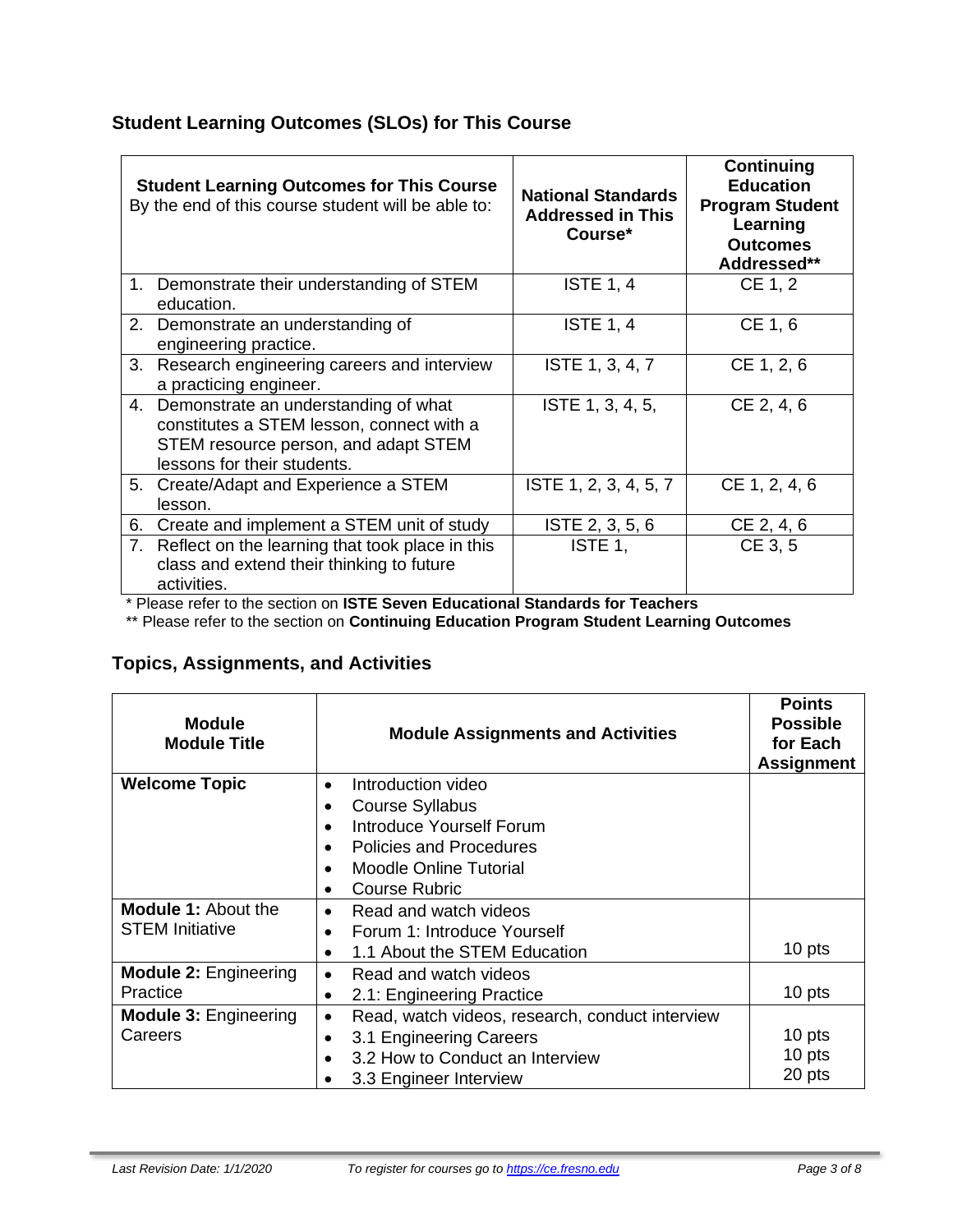| Module 4:<br>Characteristics of an                     | Read, watch videos, research, contact a STEM<br>$\bullet$<br>educator |            |
|--------------------------------------------------------|-----------------------------------------------------------------------|------------|
| <b>Engineering STEM</b>                                | 4.1 Connecting with Other STEM Educators<br>$\bullet$                 | 10 pts     |
| Lesson                                                 | 4.2 Adapting STEM Lessons<br>$\bullet$                                | 20 pts     |
| <b>Module 5: Real World</b>                            | Read, research, conduct labs<br>$\bullet$                             |            |
| Problems: Conducting                                   | 5.1 Teaching Project-Based Lessons<br>$\bullet$                       | 10 pts     |
| <b>STEM Labs</b>                                       | 5.2 Floating Pennies Lab<br>$\bullet$                                 | 20 pts     |
|                                                        | 5.3 Create Your Own Lab<br>$\bullet$                                  | 20 pts     |
| <b>Module 6: Creating a</b>                            | Read, Research<br>$\bullet$                                           |            |
| <b>STEM Unit of Study</b>                              | 6.1 Unit of Study<br>$\bullet$                                        | 20 pts     |
| <b>Module 7: Course</b>                                | Review notes<br>$\bullet$                                             |            |
| Reflection                                             | 7.1 Course Reflection<br>$\bullet$                                    | 10 pts     |
| Course Wrap-up -                                       | <b>Course Evaluation</b><br>$\bullet$                                 |            |
| <b>Grading and Evaluation</b>                          | <b>Course Completion Checklist</b><br>$\bullet$                       |            |
| <b>Grade Request / Transcript Request</b><br>$\bullet$ |                                                                       |            |
|                                                        | <b>TOTAL POINTS</b>                                                   | 170 points |

# **Grading Policies and Rubrics for Assignments**

#### **Grading Policies**

- Assignments will be graded per criteria presented in the course rubrics.
- $A = 90-100\%$  and  $B = 80-89\%$ , (anything below 80% will not receive credit.)
- The discernment between an A or a B letter grade is at the discretion of the instructor based on the quality of work submitted (see course rubrics).
- Coursework falling below a B grade will be returned with further instructions.
- All assignments must be completed to receive a grade and are expected to reflect the quality that teacher-training institutions require of professional educators. If completed assignments do not meet this standard, students will be notified with further instructions from the instructor.

#### **Grading Rubrics**

| Grade     | <b>Percent</b> | <b>Description</b> | <b>Rubric</b>                                                                                                                                                                                   |
|-----------|----------------|--------------------|-------------------------------------------------------------------------------------------------------------------------------------------------------------------------------------------------|
| A         | 90-100%        | Excellent          | Meets all course / assignment requirements with<br>significant evidence of subject mastery and<br>demonstration of excellent graduate level<br>professional development scholarship.            |
| B         | 80-89%         | Very Good          | Adequately meets criteria for all course/assignment<br>requirements - demonstrates subject competency<br>with very good graduate level professional<br>development scholarship.                 |
| <b>NC</b> | Below 80%      | Unacceptable       | Does not meet the minimum criteria for all<br>course/assignment requirements and demonstrated<br>little, if any, evidence of acceptable graduate level<br>professional development scholarship. |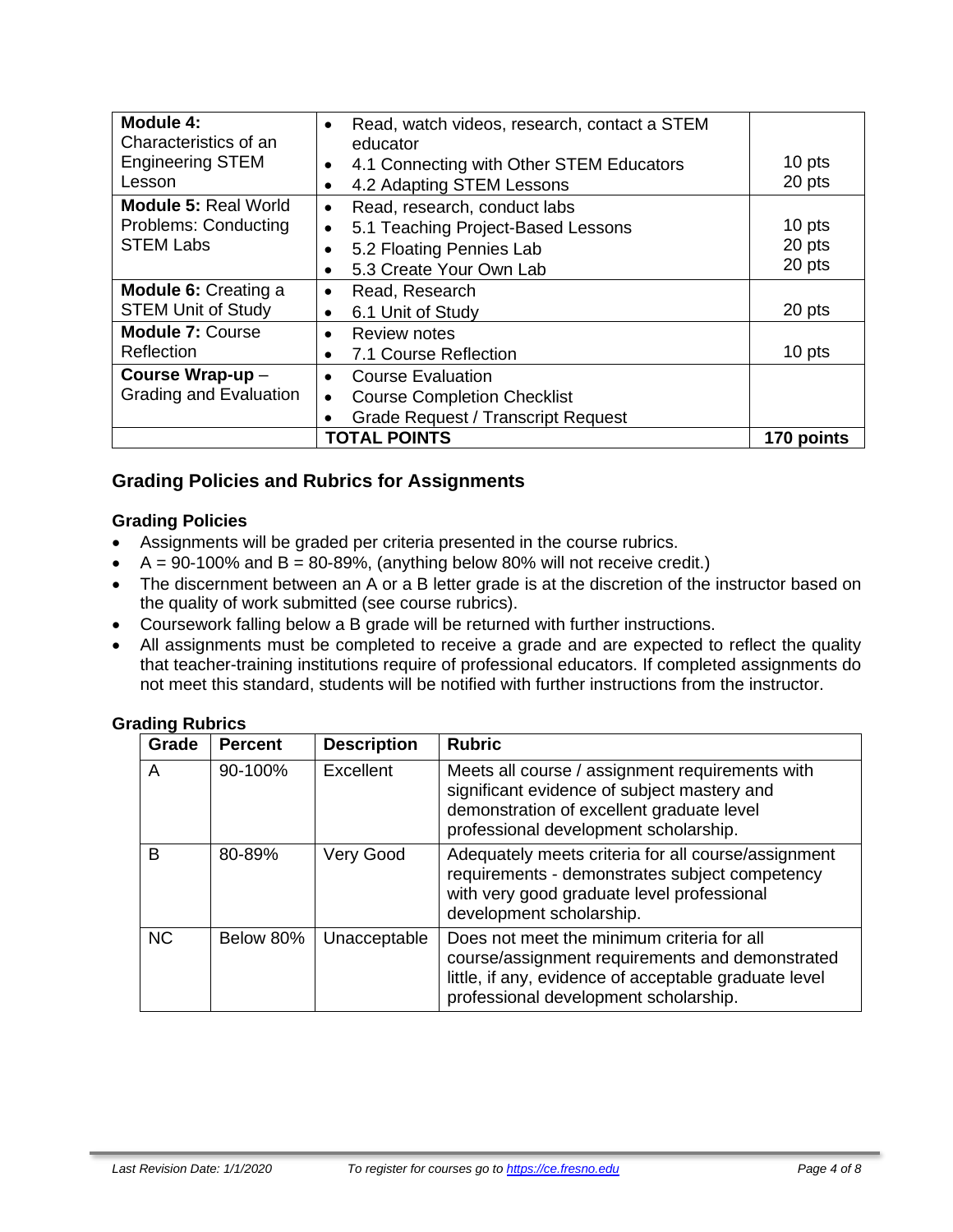#### **Writing Requirements**

- **Superior:** Writing is clear, succinct, and reflects graduate level expectations.
- **Standard:** Writing is acceptable with very few mistakes in grammar and spelling.
- **Sub-standard:** Writing contains noticeable mistakes in grammar and spelling.
- **Research paper:** 1" margins, Times New Roman or Arial font size 11 or 12, double spaced; **c**entered title, student first and last name on paper.

#### **Scoring Guide**

| <b>Assignment Value</b> | <b>Superior</b> | <b>Standard</b> | <b>Sub-standard</b> |
|-------------------------|-----------------|-----------------|---------------------|
| 20 pts.                 | $18$ pts.       | 16 pts.         | $0-15$ pts.         |
| $10$ pts.               | 9 pts.          | 8 pts.          | $0-7$ pts.          |
| 5 pts.                  | 5 pts.          | 4 pts.          | $0-3$ pts.          |

#### **Writing Requirements**

- **Superior:** Writing is clear, succinct, and reflects graduate level expectations. Clearly addresses all parts of the writing task. Maintains a consistent point of view and organizational structure. Include relevant facts, details, and explanations.
- **Standard:** Writing is acceptable with very few mistakes in grammar and spelling. Addresses most parts of the writing task. Maintains a mostly consistent point of view and organizational structure. Include mostly relevant facts, details, and explanations.
- **Sub-standard:** Writing contains noticeable mistakes in grammar and spelling. Does not address all parts of the writing task. Lacks a consistent point of view and organization structure. May include marginally relevant facts, details, and explanations.

#### **Lesson Plan Requirements**

- **Superior:** Instructional goals and objectives clearly stated. Instructional strategies appropriate for learning outcome(s). Method for assessing student learning and evaluating instruction is clearly delineated and authentic. All materials necessary for student and teacher to complete lesson clearly listed.
- **Standard:** Instructional goals and objectives are stated but are not easy to understand. Some instructional strategies are appropriate for learning outcome(s). Method for assessing student learning and evaluating instruction is present. Most materials necessary for student and teacher to complete lesson are listed.
- **Sub-standard:** Instructional goals and objectives are not stated. Learners cannot tell what is expected of them. Instructional strategies are missing or strategies used are inappropriate. Method for assessing student learning and evaluating instruction is missing. Materials necessary for student and teacher to complete lesson are missing.

# **Discussion Forums**

Participation is an important expectation of this course and all online courses. Online discussions promote reflection and analysis while allowing students to appreciate and evaluate positions that others express. While students may not be engaging with the same students throughout this course they will be expected to offer comments, questions, and replies to the discussion question whenever possible. The faculty role in the discussion forum is that of an observer and facilitator.

# **Instructor/Student Contact Information**

Throughout the course participants will be communicating with the instructor and their classmates on a regular basis using asynchronous discussion forums. A virtual office is utilized for class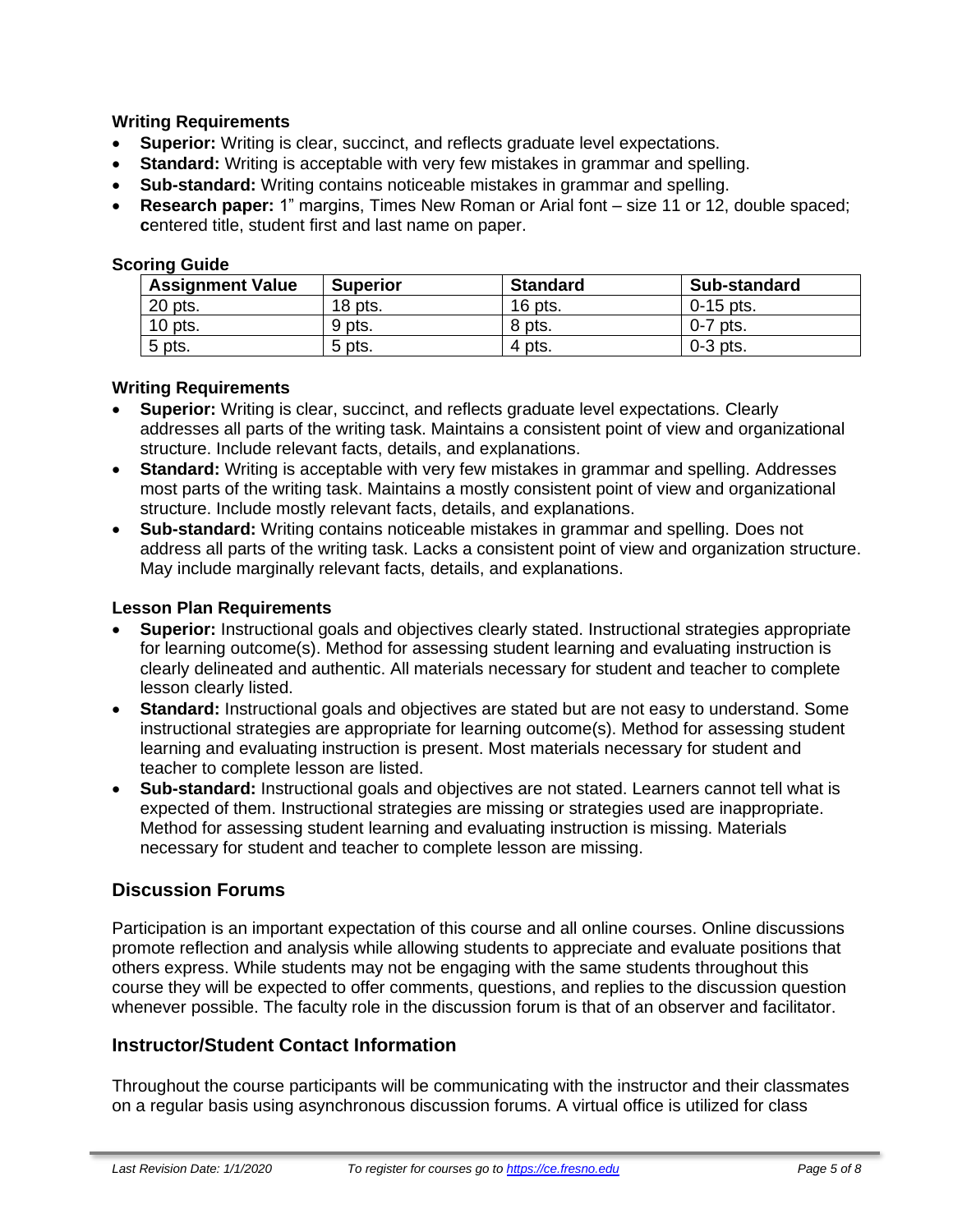questions and students are provided with instructor contact information in the event they want to make phone or email contact. In addition, students are encouraged to email or phone the instructor at any time. Students will also receive feedback on the required assignments as they are submitted.

# **Coursework Hours**

Based on the Carnegie Unit standard, a unit of graduate credit measures academic credit based on the number of hours the student is engaged in learning. This includes all time spent on the course: reading the textbook, watching videos, listening to audio lessons, researching topics, writing papers, creating projects, developing lesson plans, posting to discussion boards, etc. Coursework offered for FPU Continuing Education graduate credit adheres to 45 hours per semester unit for the 900-level courses. Therefore, a student will spend approximately 135 hours on a typical 3-unit course.

# **Services for Students with Disabilities**

Students with disabilities are eligible for reasonable accommodations in their academic work in all classes. In order to receive assistance, the student with a disability must provide the Academic Support Center with documentation, which describes the specific disability. The documentation must be from a qualified professional in the area of the disability (i.e. psychologist, physician or educational diagnostician). Students with disabilities should contact the Academic Support Center to discuss academic and other needs as soon as they are diagnosed with a disability. Once documentation is on file, arrangements for reasonable accommodations can be made. For more information and for downloadable forms, please go to [https://www.fresno.edu/students/academic](https://www.fresno.edu/students/academic-support/services-students-disabilities)[support/services-students-disabilities.](https://www.fresno.edu/students/academic-support/services-students-disabilities)

# **Plagiarism and Academic Honesty**

All people participating in the educational process at Fresno Pacific University are expected to pursue honesty and integrity in all aspects of their academic work. Academic dishonesty, including plagiarism, will be handled per the procedures set forth in the Fresno Pacific University Catalogue <https://www.fresno.edu/students/registrars-office/academic-catalogs>

# **Technology Requirements**

To successfully complete the course requirements, course participants will need Internet access, can send and receive email, know how to manage simple files in a word processing program, and have a basic understanding of the Internet. Please remember that the instructor is not able to offer technical support. If you need technical support, please contact your Internet Service Provider.

**Moodle:** This course will be delivered totally online. Moodle is a learning management system that provides students access to online resources, documents, graded assignments, quizzes, discussion forums, etc. Moodle is easy to learn and has a friendly user interface. To learn more about Moodle, go to [https://docs.moodle.org/33/en/Student\\_FAQ.](https://docs.moodle.org/33/en/Student_FAQ) There are also some student tutorials on the Center for Online Learning website at Fresno Pacific University [https://col.fresno.edu/student.](https://col.fresno.edu/student)

**Moodle Site Login and Passwords:** Students will need to have internet access to log onto [https://ce-connect.fresno.edu.](https://ce-connect.fresno.edu/) The username and password numbers for Moodle access will be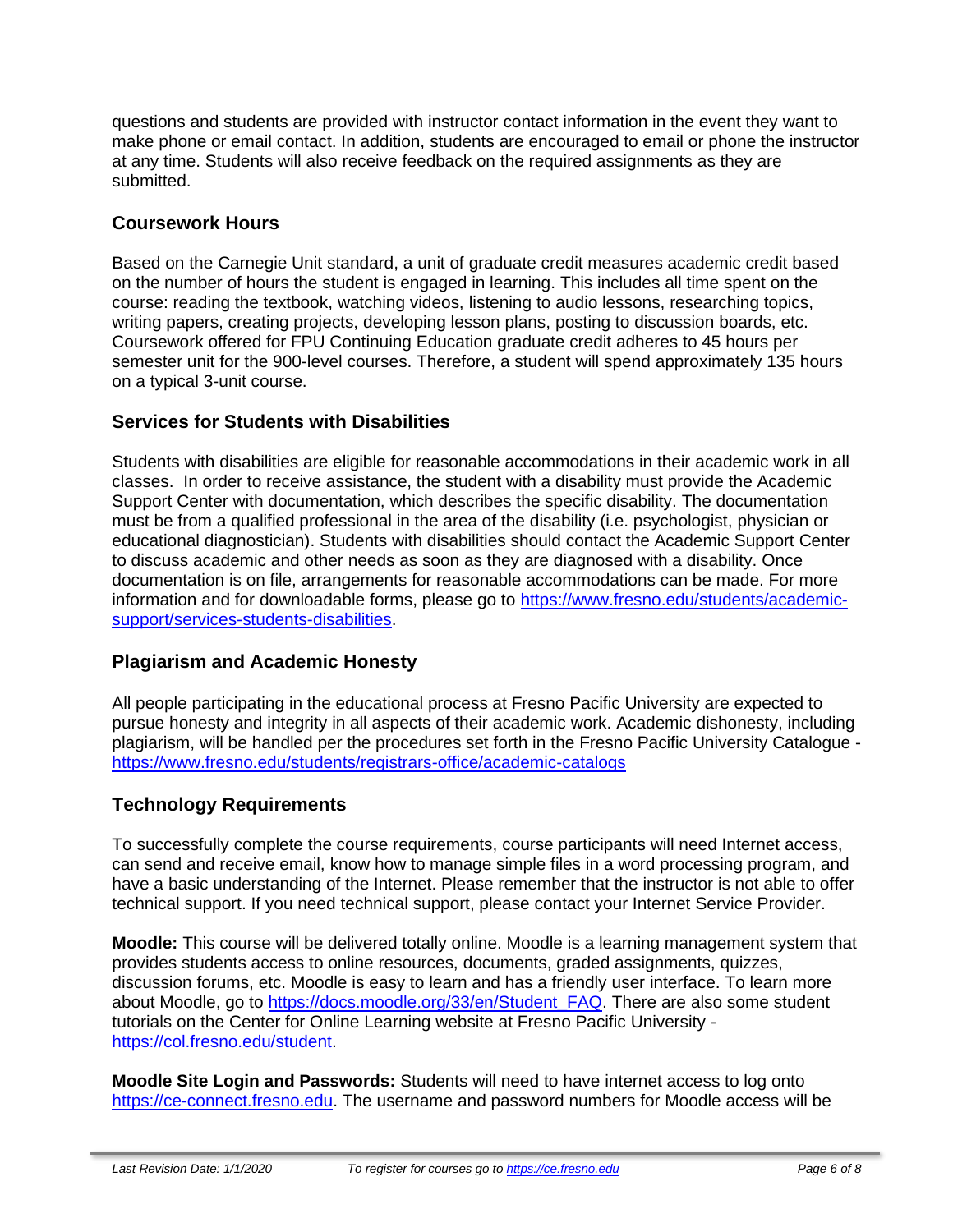sent to you by the university using the email address you submitted at the time of registration. The instructor will then contact you with a welcome communication. If you need help with your username and password recovery, please contact the Continuing Education office at (800) 372- 5505 or (559) 453-2000 during regular office hours - Mon-Fri 8:00 am to 5:00 pm. or email them at [prof.dev@fresno.edu.](mailto:prof.dev@fresno.edu)

**Getting Help with Moodle:** If you need help with Moodle, please contact the Center for Online Learning (COL), by telephone or the website. Help by phone (559) 453-3460 is available Mon-Thurs 8:00 am to 8:00 pm and on Fridays from 8:00 am to 5:00 pm, or by filling out a "Request Services" form at [https://col.fresno.edu/contact/request-services.](https://col.fresno.edu/contact/request-services) Please identify that you are with the "School = Continuing Education".

# **Final Course Grade and Transcripts**

When all work for the course has been completed, students will need to logon to the Continuing Education website [\(https://ce.fresno.edu/my-account\)](https://ce.fresno.edu/my-account) and "Request Final Grade". Once the instructor receives the requests and submits the grade online, students may log back in to view their Final Grade Report or order transcripts online. Please allow at least two weeks for the final grade to be posted. For more information, see the Continuing Education Policies and Procedures at [https://ce.fresno.edu/ce-policies-and-procedures.](https://ce.fresno.edu/ce-policies-and-procedures)

# **University Policies and Procedures**

Students are responsible for becoming familiar with the information presented in the Academic Catalog and for knowing and observing all policies and procedures related to their participation in the university community. A summary of university policies may be found on the university website at [https://www.fresno.edu/students/registrars-office/academic-catalogs.](https://www.fresno.edu/students/registrars-office/academic-catalogs)

# **Fresno Pacific University Student Learning Outcomes**

**Student Learning Outcomes Oral Communication:** Students will *exhibit* clear, engaging, and confident oral communication – in both individual and group settings – and will critically *evaluate*  content and delivery components.

**Written Communication:** Students will *demonstrate* proficient written communication by *articulating* a clear focus, *synthesizing* arguments, and utilizing standard formats in order to *inform* and *persuade* others.

**Content Knowledge:** Students will *demonstrate* comprehension of content-specific knowledge and the ability to apply it in theoretical, personal, professional, or societal contexts.

**Reflection**: Students will *reflect* on their personal and professional growth and *provide evidence*  of how such reflection is utilized to manage personal and vocational improvement.

**Critical Thinking:** Students will *apply* critical thinking competencies by *generating* probing questions, *recognizing* underlying assumptions, *interpreting* and *evaluating* relevant information, and *applying* their understandings to new situations.

**Moral Reasoning:** Students will *identify* and *apply* moral reasoning and ethical decision-making skills, and *articulate* the norms and principles underlying a Christian world-view.

**Service**: Students will *demonstrate* service and reconciliation as a way of leadership.

**Cultural and Global Perspective:** Students will *identify* personal, cultural, and global perspectives and will employ these perspectives to *evaluate* complex systems.

**Quantitative Reasoning**: Students will accurately *compute* calculations and symbolic operations and *explain* their use in a field of study.